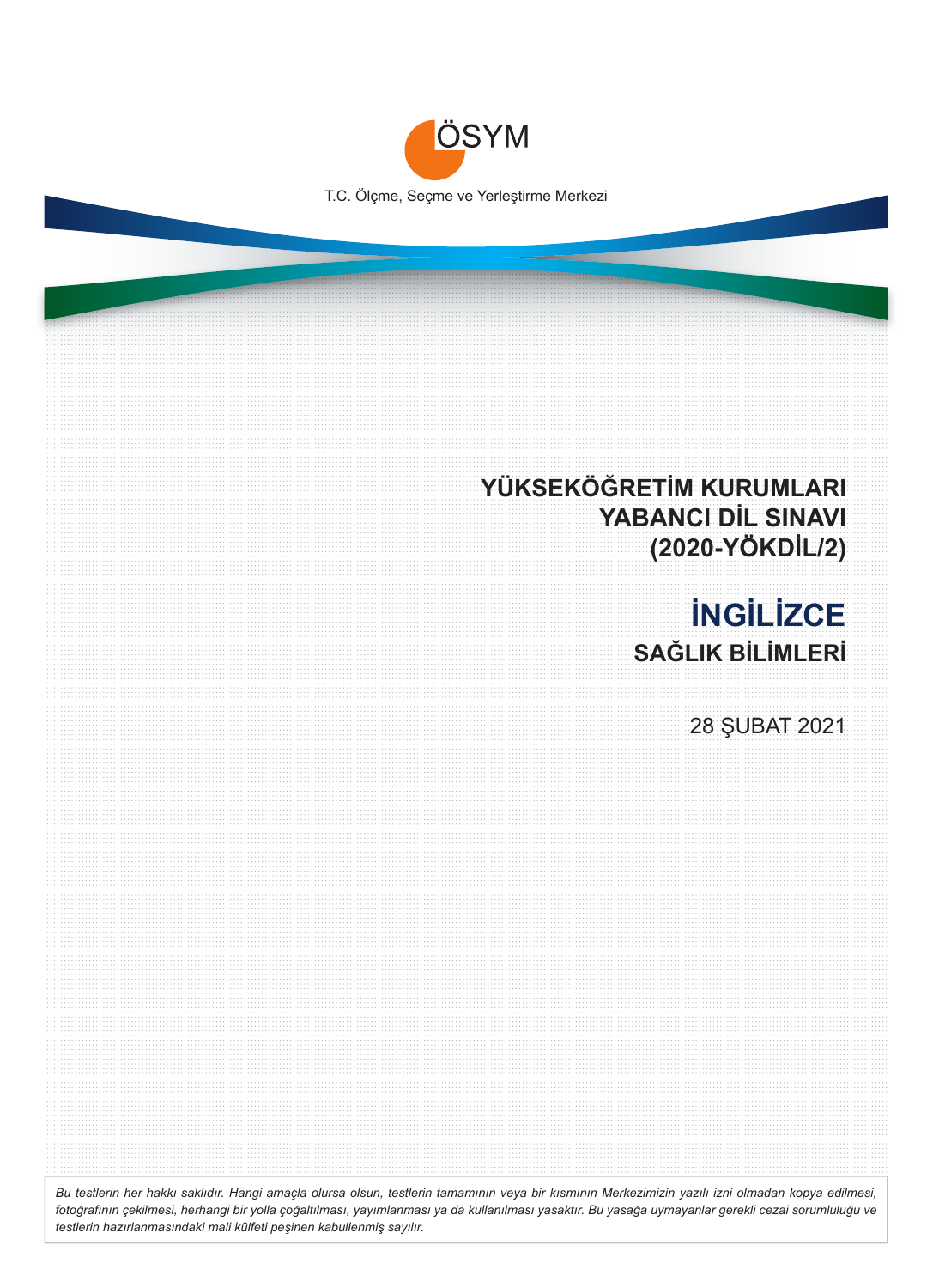- 
- 
- 
- 
- 
- **ACIKLAMA**<br>
1. Bu kitapejkia toplana 80 soru bulunmaking ke says il zerin (11) 120 km (12) 2011<br>
1. Bu kitapejkia toplana 80 soru bulunmaking ke says il zerinden ya-<br>
2. Bu sinav için maybulardak beş Peleggin says il zeri değiştirmek istediğinizde, silme işlemini çok iyi yapmanız gerektiğini unutnayınız.
	- 7. Şiravda uyulacak kurallar bu kitapçığın arka kapağında belirtilmiştir.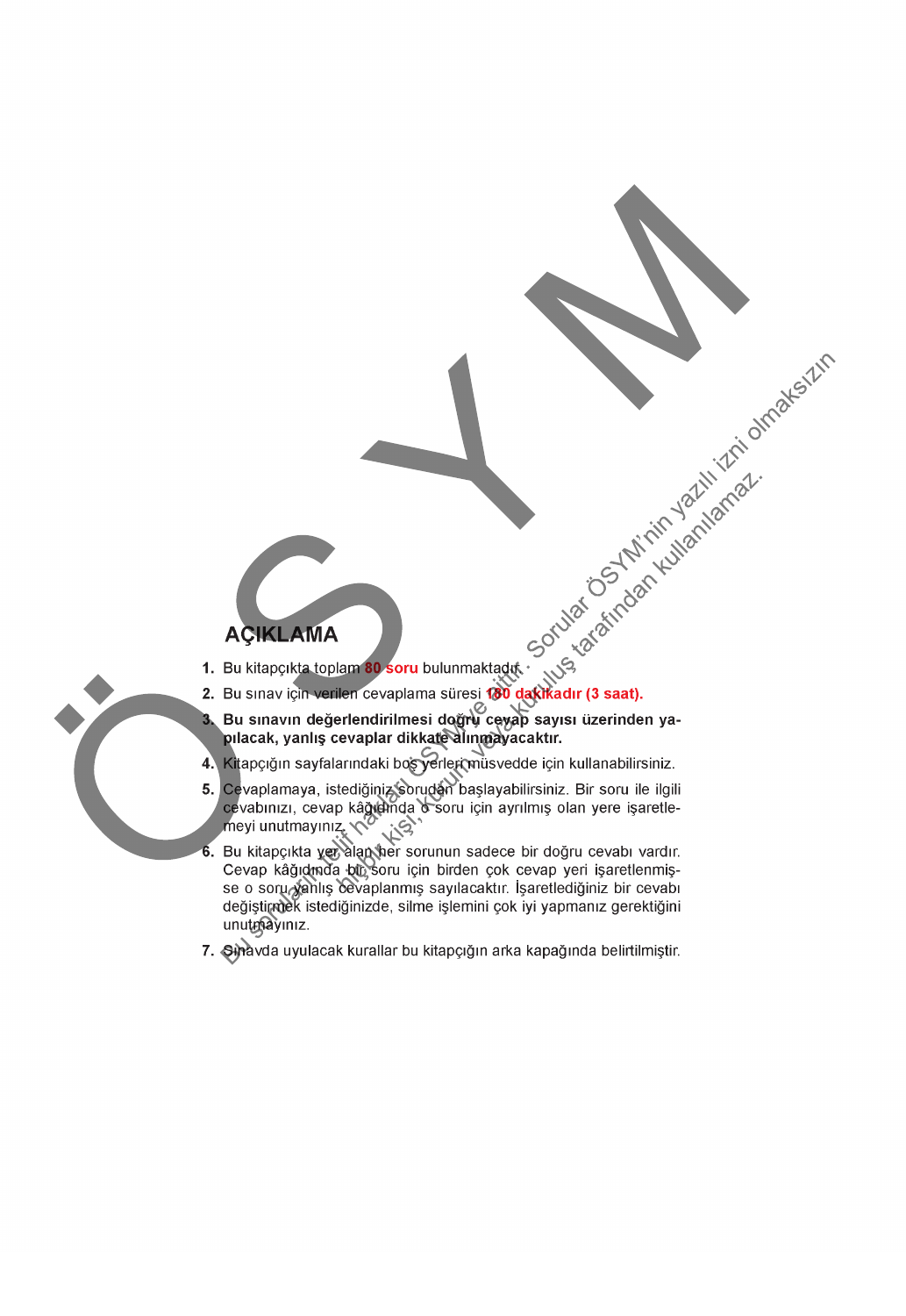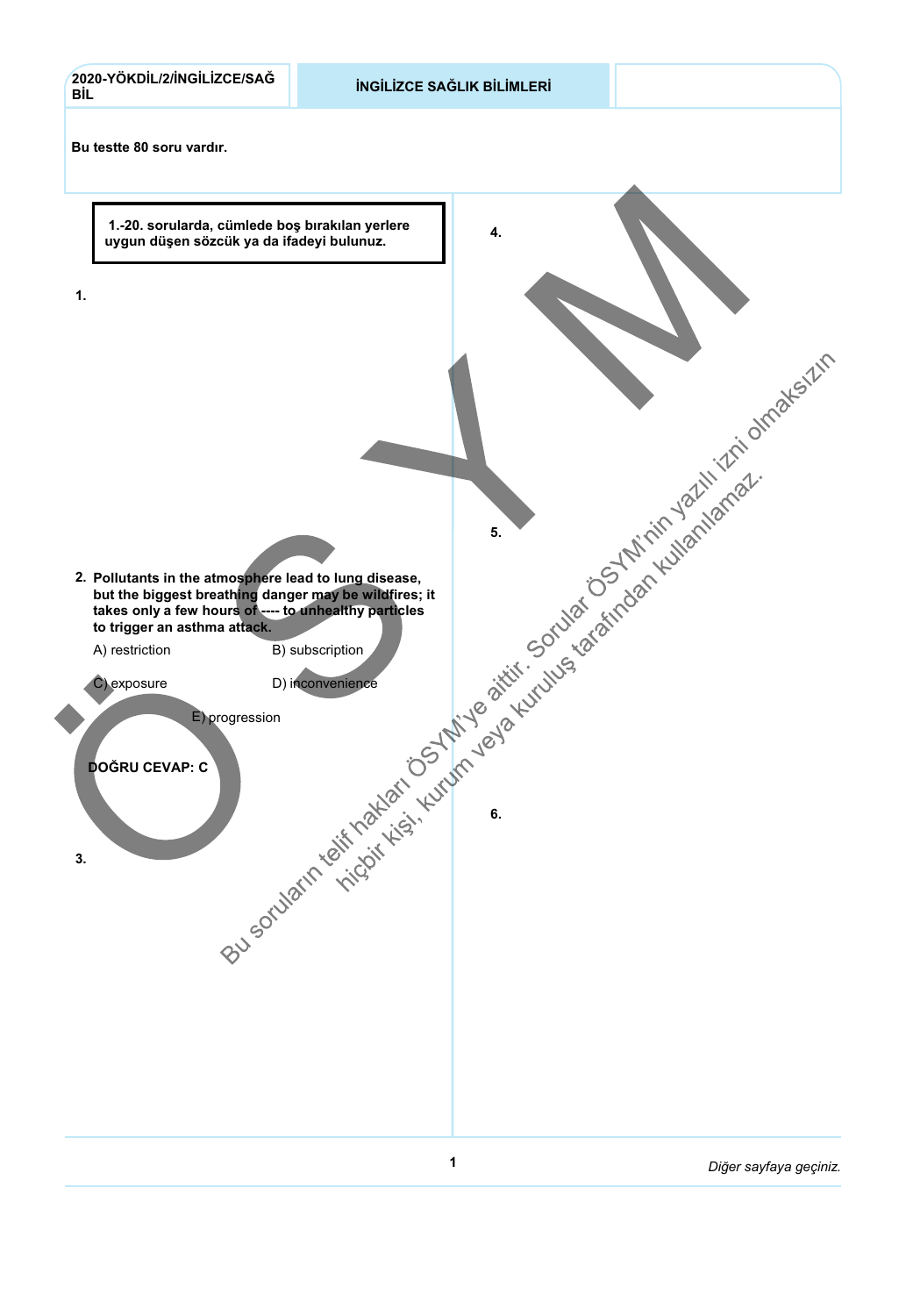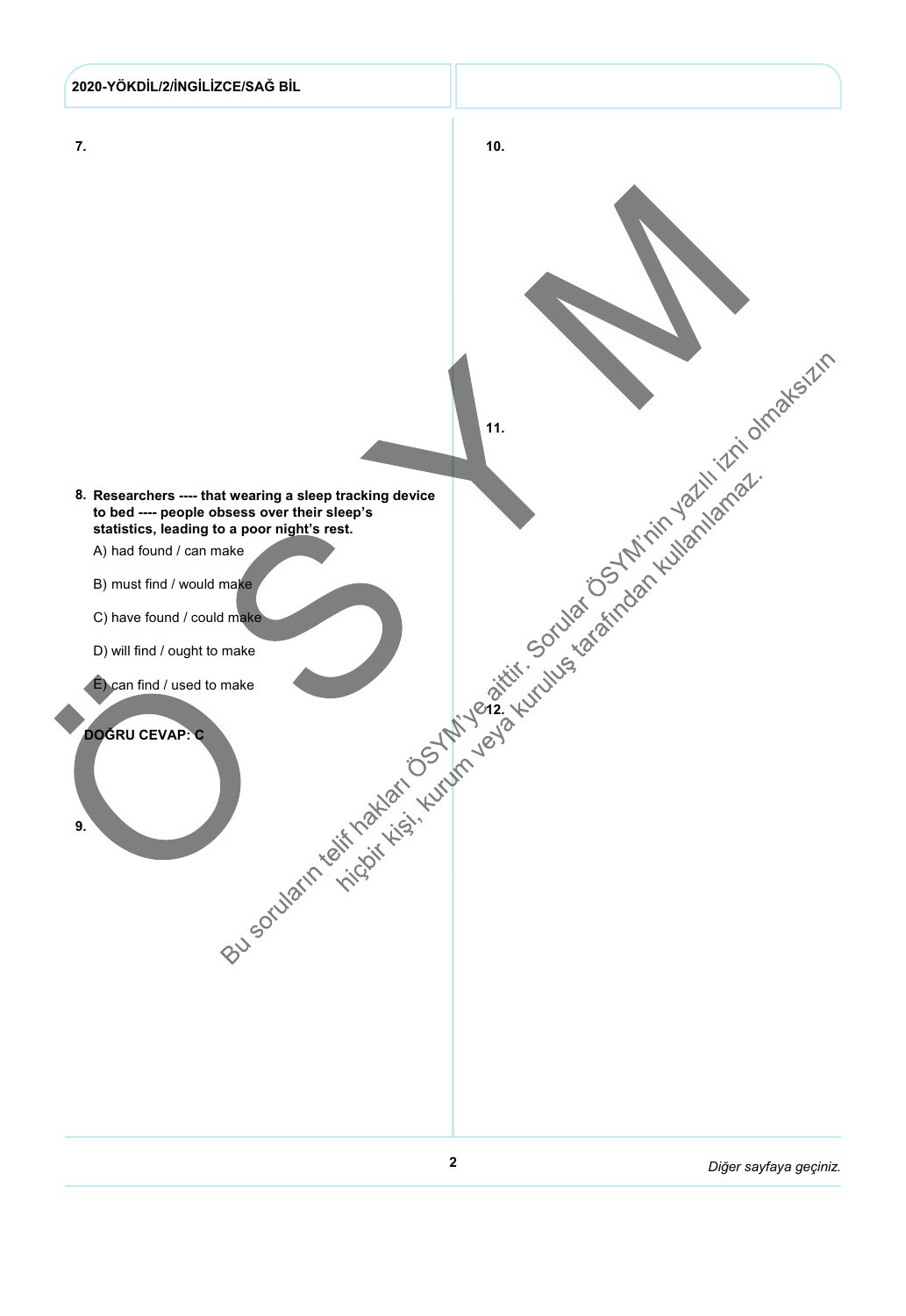

 $\mathbf{3}$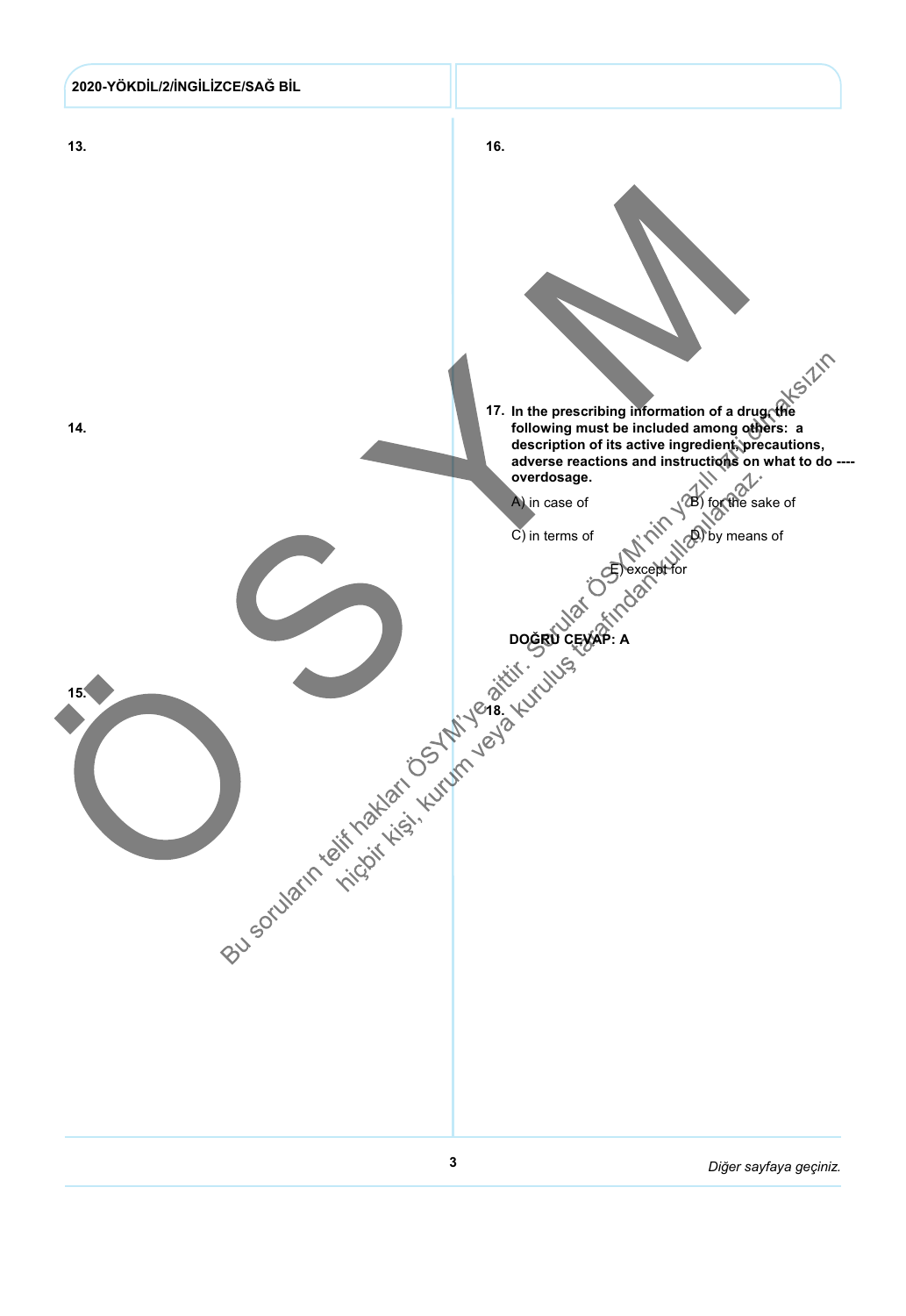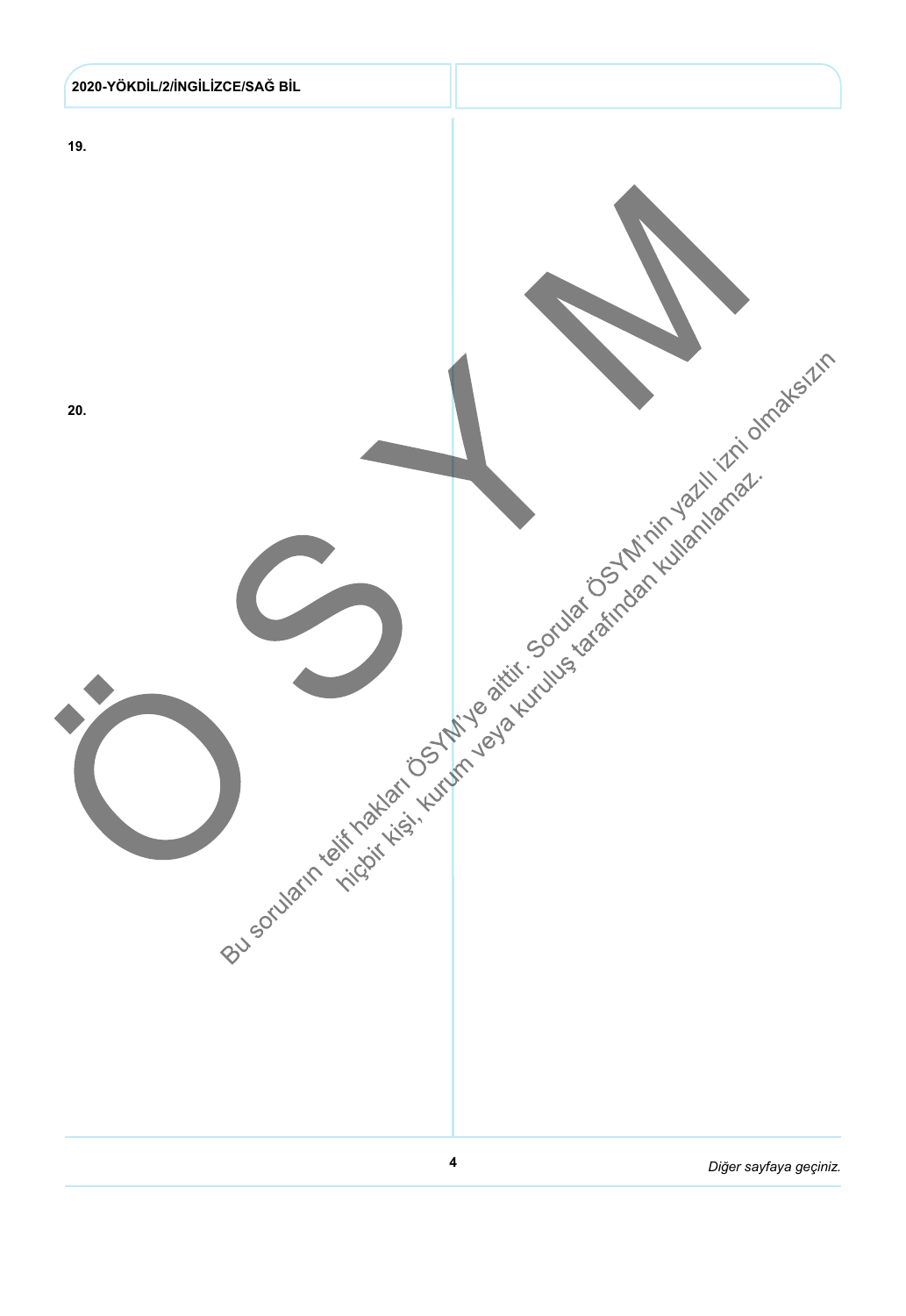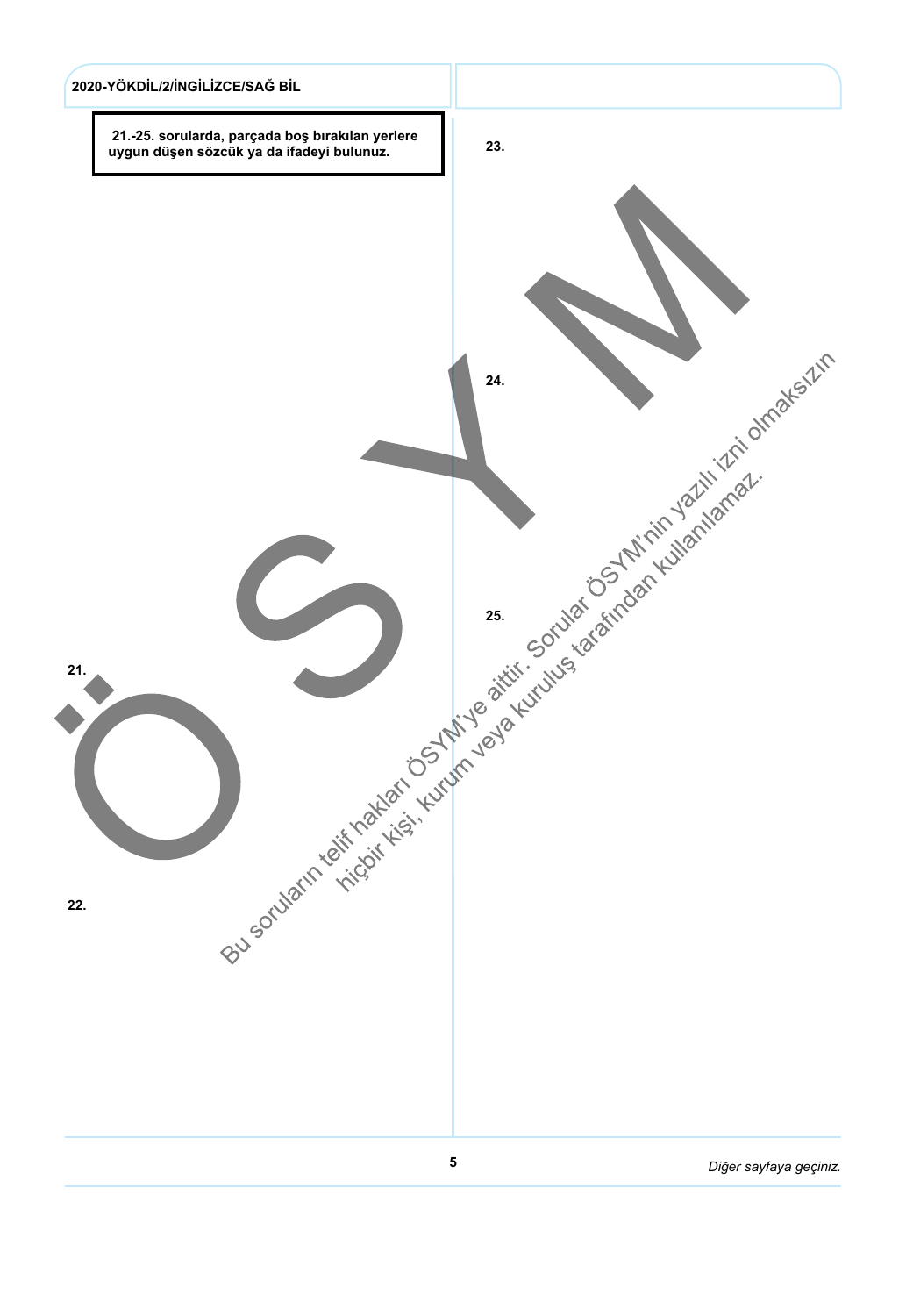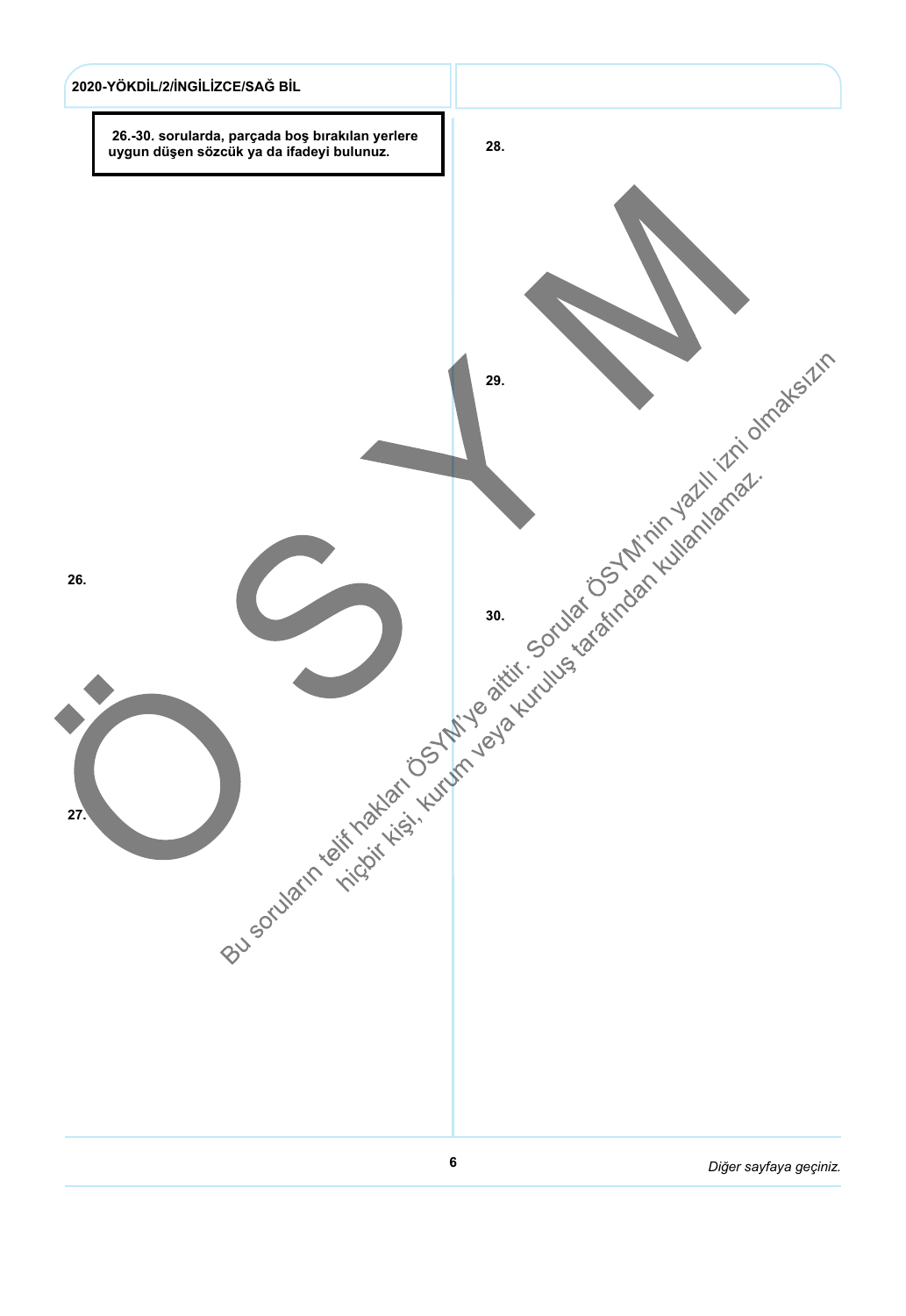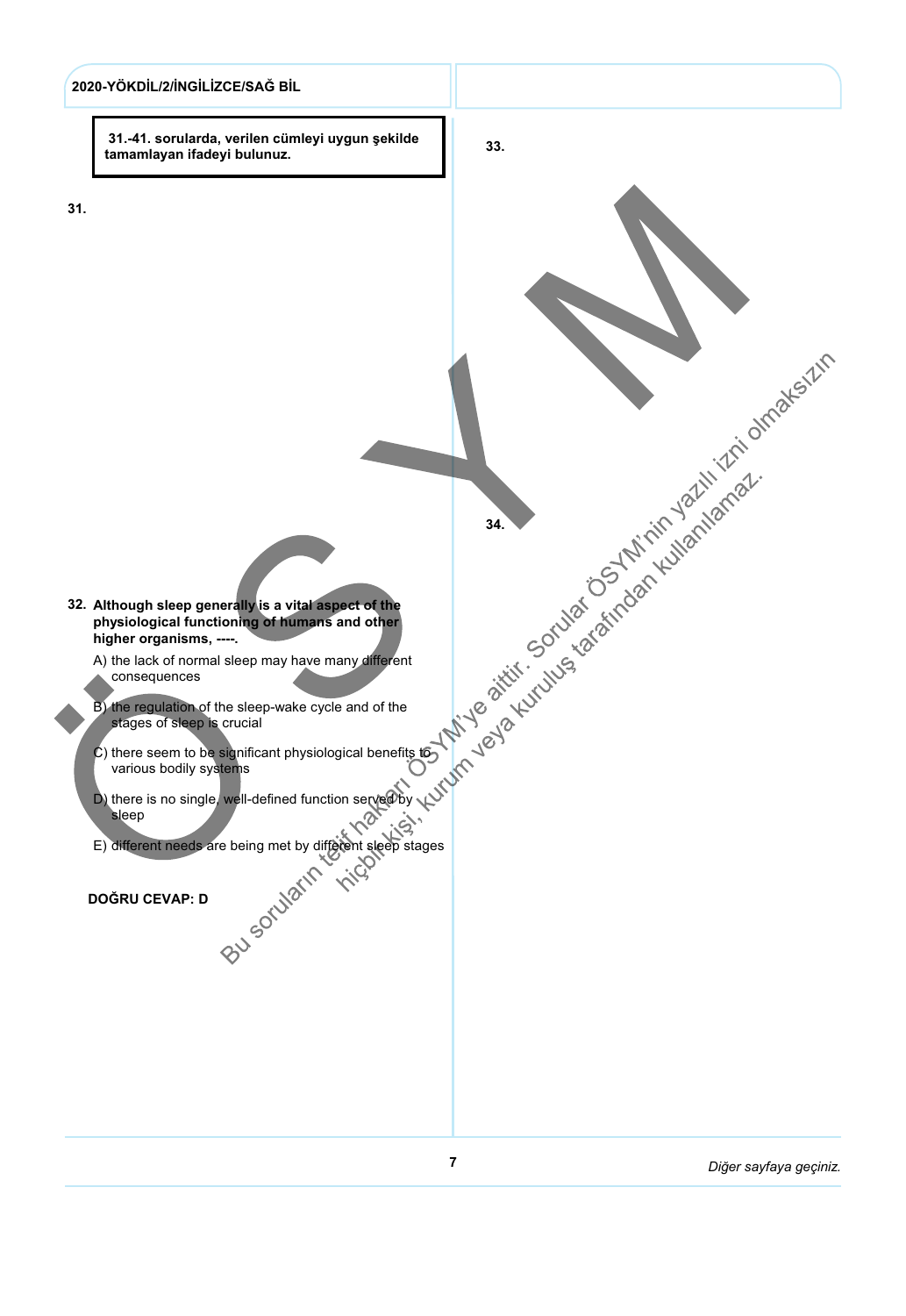

8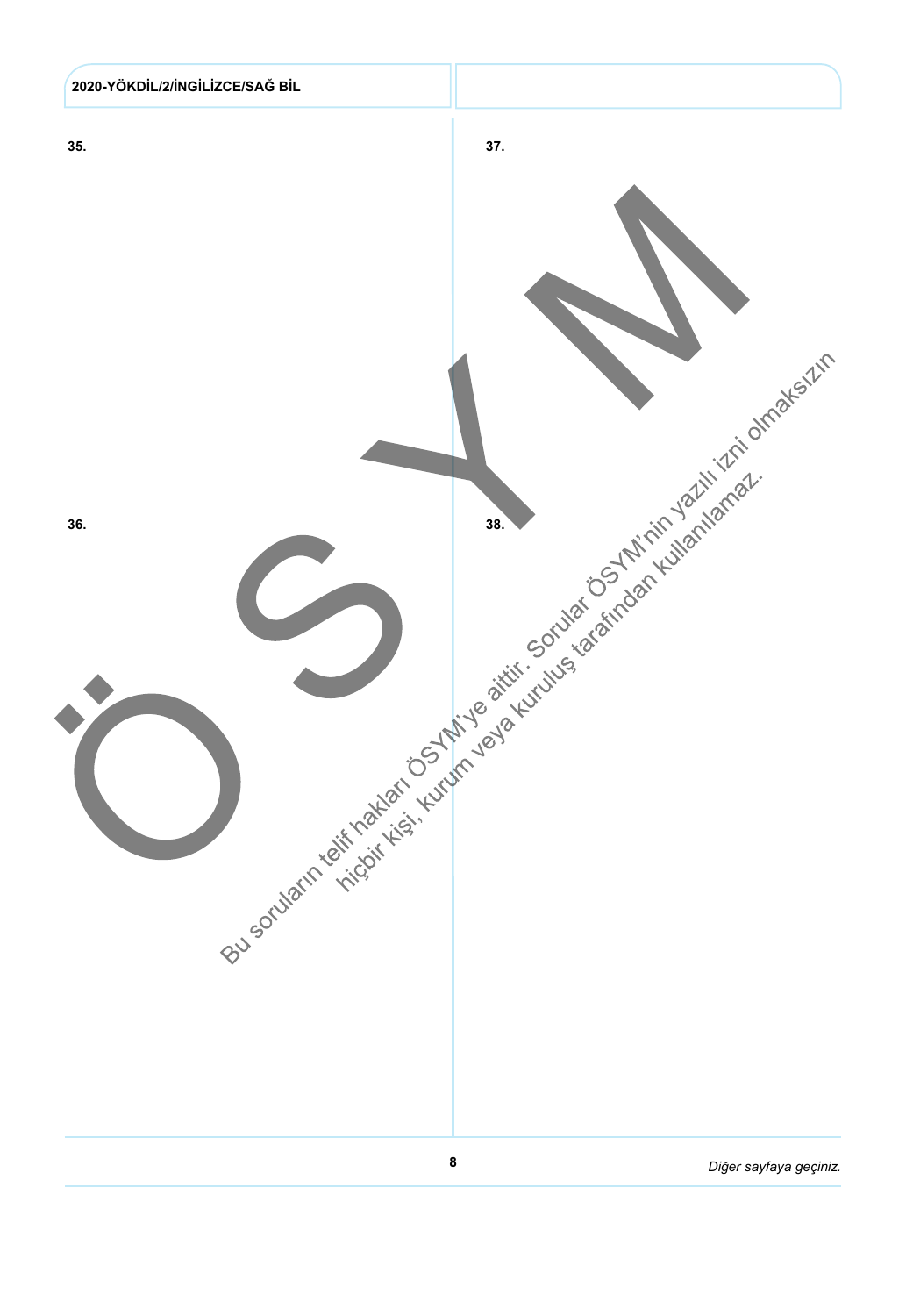

9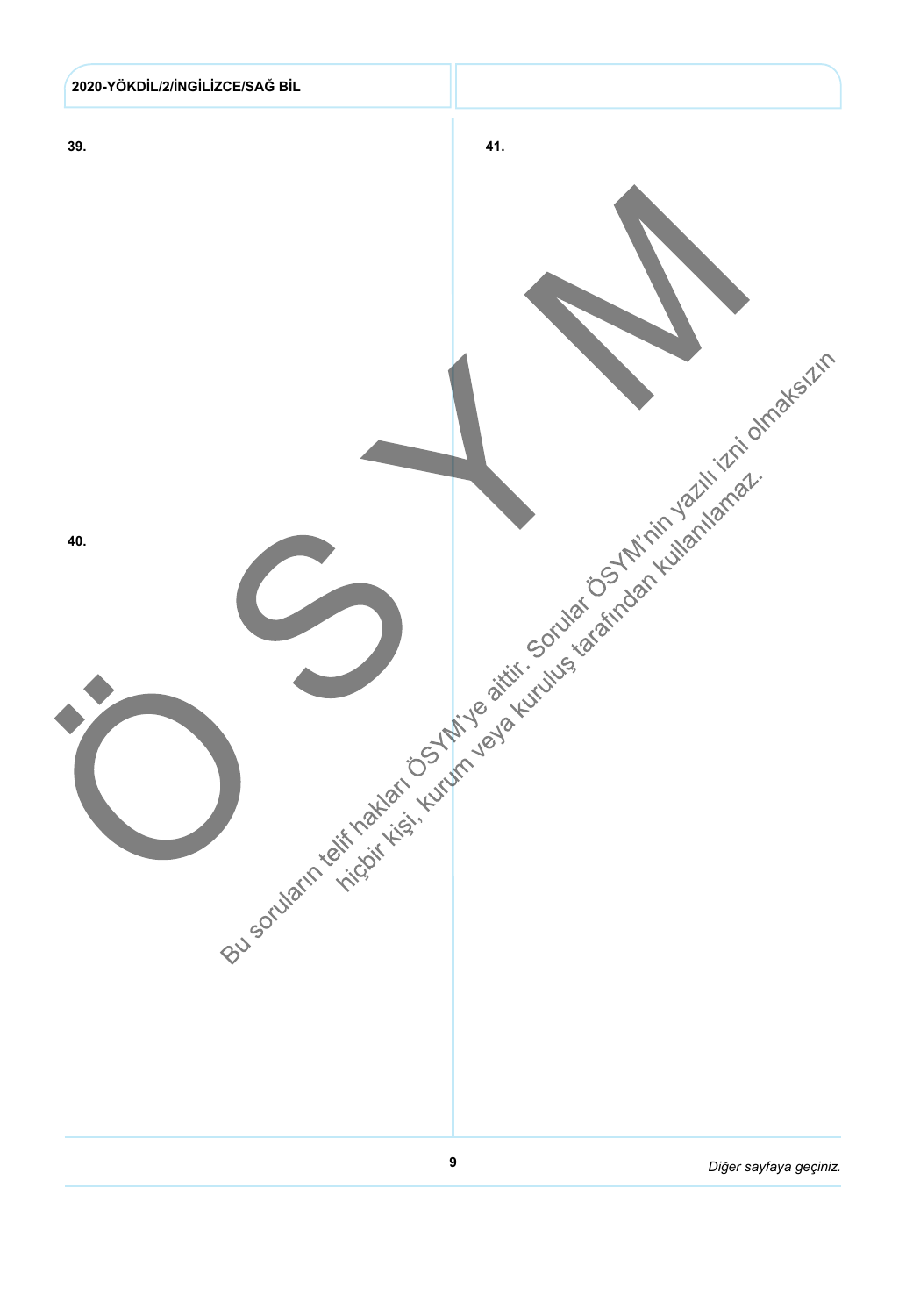#### 2020-YÖKDİL/2/İNGİLİZCE/SAĞ BİL

 42.-47. sorularda, verilen İngilizce cümleye anlamca en yakın Türkçe cümleyi bulunuz.

- 42. In the last decade, science has confirmed that meditation, when correctly practised, offers lasting benefits for your physical, emotional, and mental health.
	- A) Bilim, son on yıl içerisinde, doğru uygulanan meditasyonun bedensel, duygusal ve akıl sağlığınız için uzun süreli etkileri olduğunu kanıtladı.
	- B) Gectiğimiz on vılda bilim, meditasyonun yeterince uygulandığında insana uzun süreli bedensel, duygusal ve akli yararları olduğunu iddia etti.
	- C) Son on yılda bilim, doğru uygulandığında, meditasyonun bedensel, duygusal ve akıl sağlığınıza kalıcı yararlar sunduğunu doğruladı.
	- D) Meditasyonun doğru uygulandığında insanın bedensel, duygusal ve akıl sağlığına devamlı olarak yararlı olduğu son on yılda bilim tarafından doğrulandı. Rev. School and Marketing the Marketing of the Marketing of the Marketing of the Marketing of the Marketing of the Marketing of the Marketing of the Marketing of the Marketing of the Marketing of the Marketing of the Marke
	- E) Meditasyonun doğru uygulanmasının insanın bedensel, duygusal ve akıl sağlığına kalıcı yararlar sunduğu son on yılda bilimsel olarak doğrulandı.

#### **DOĞRU CEVAP: C**

43.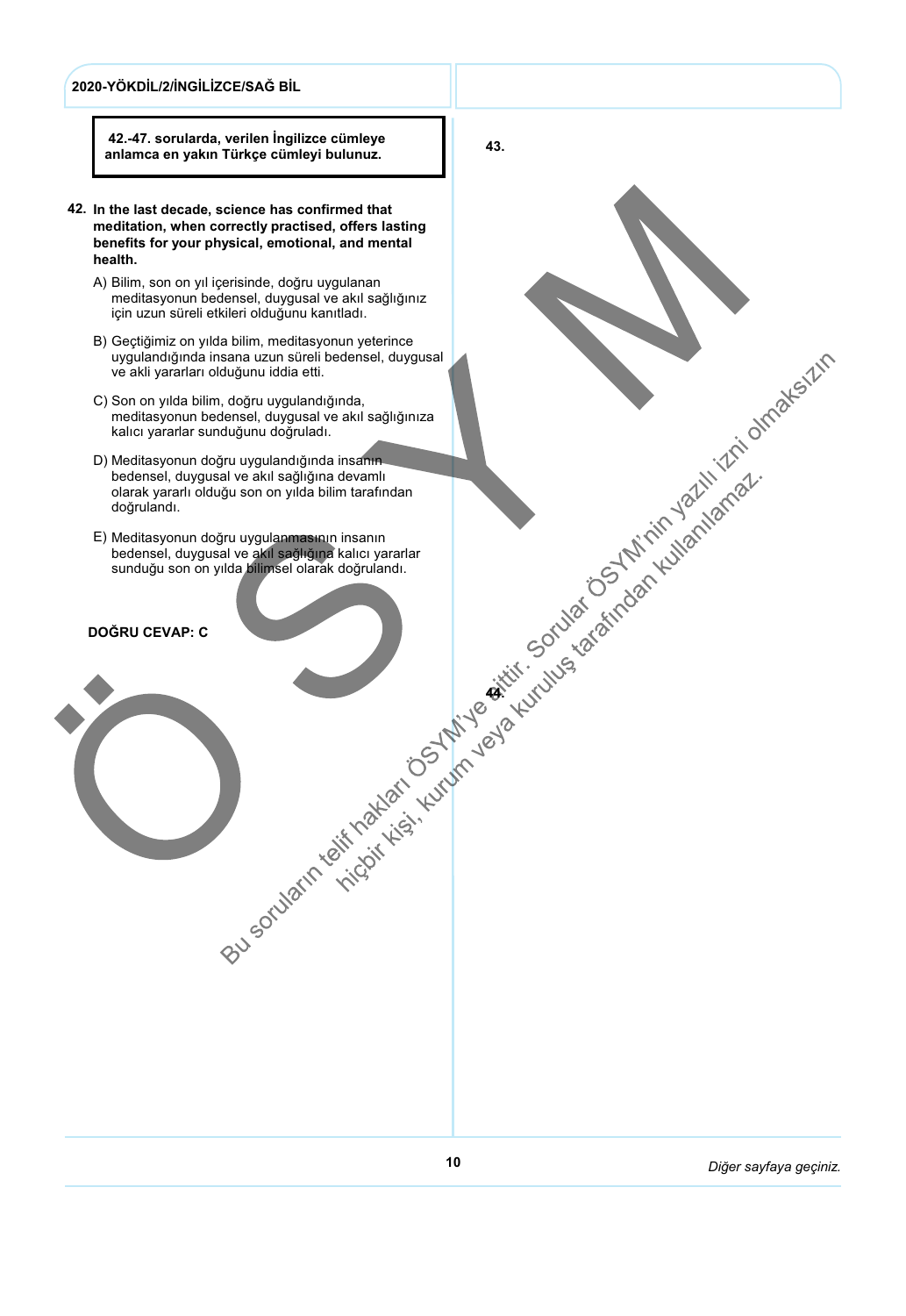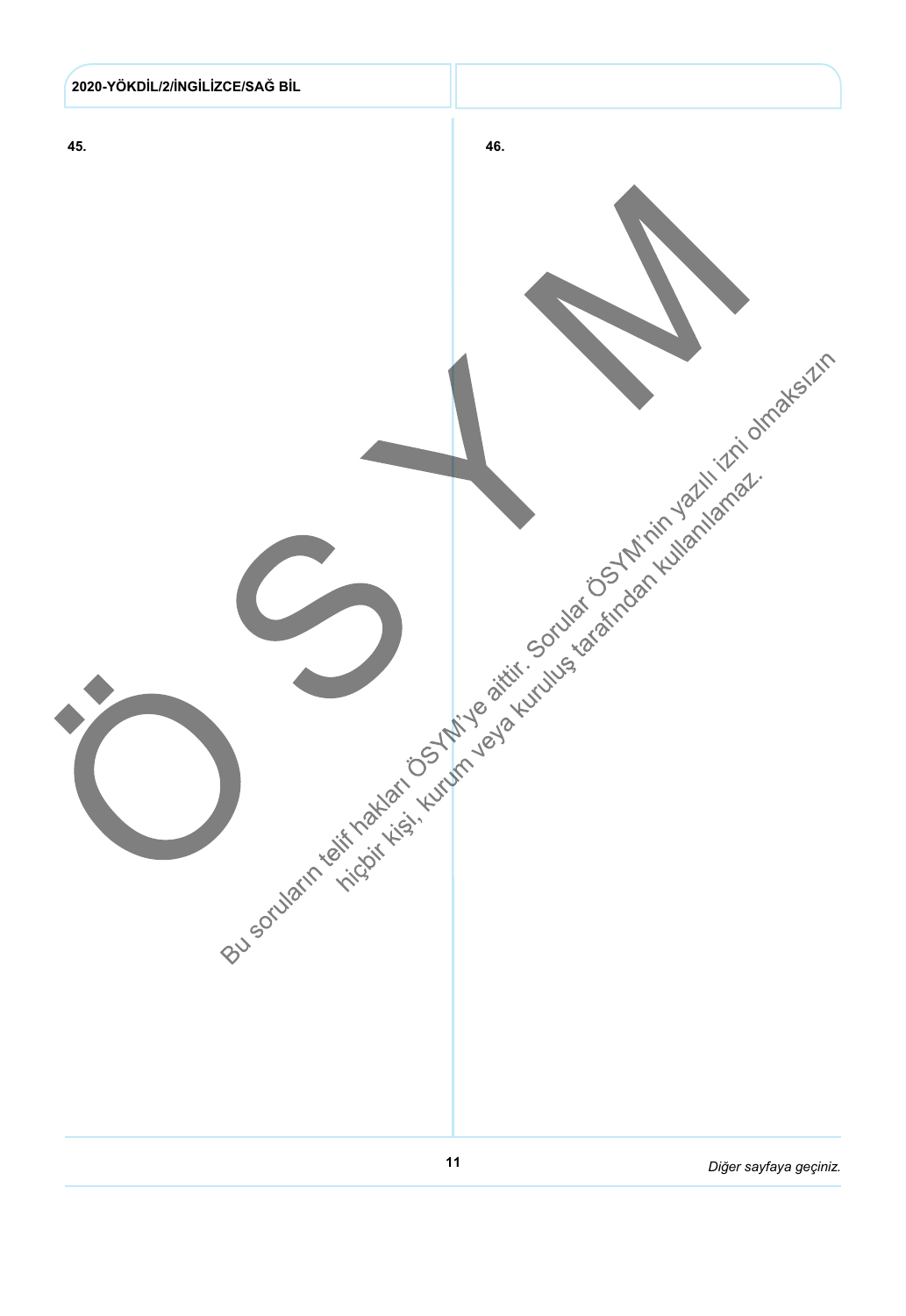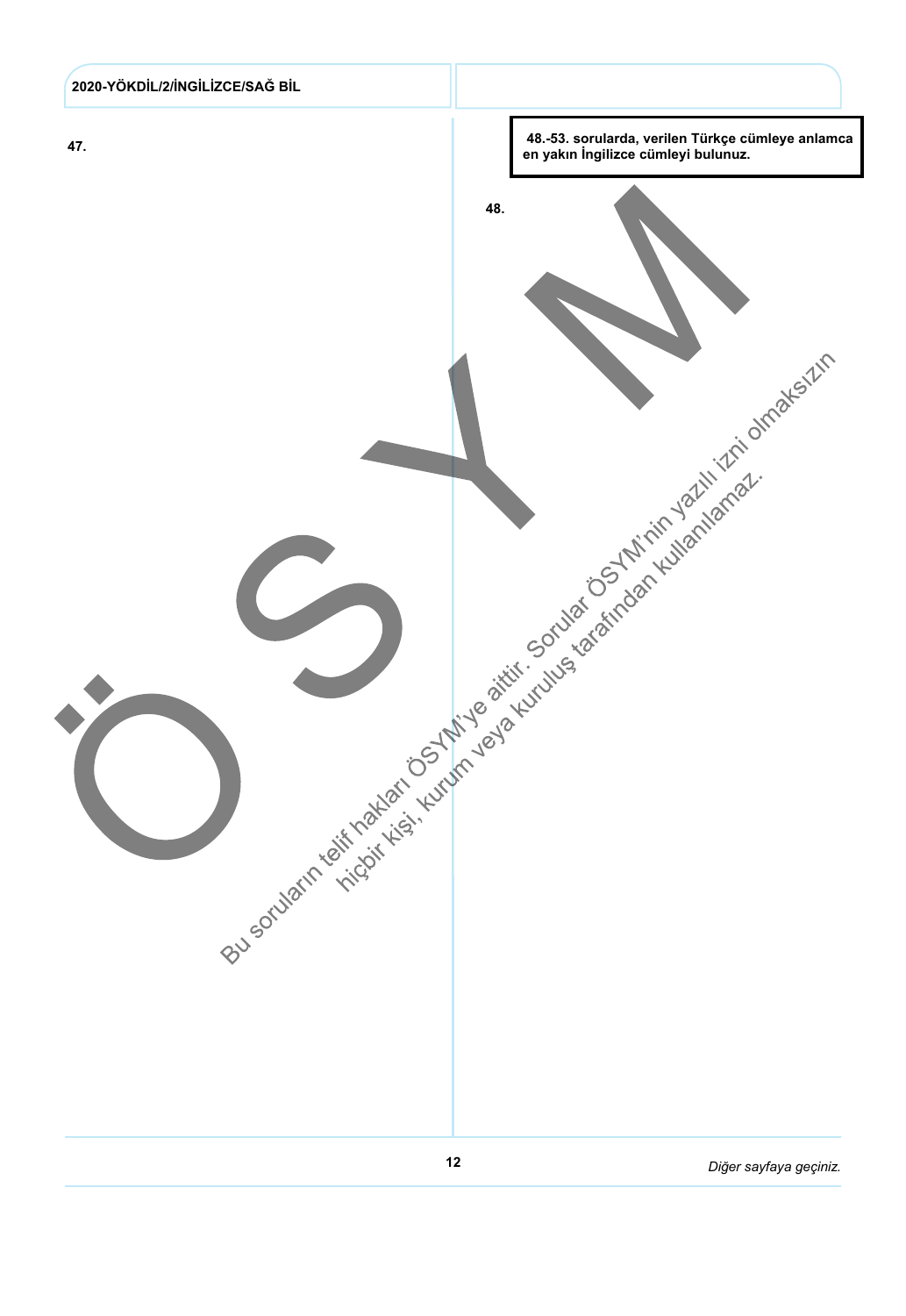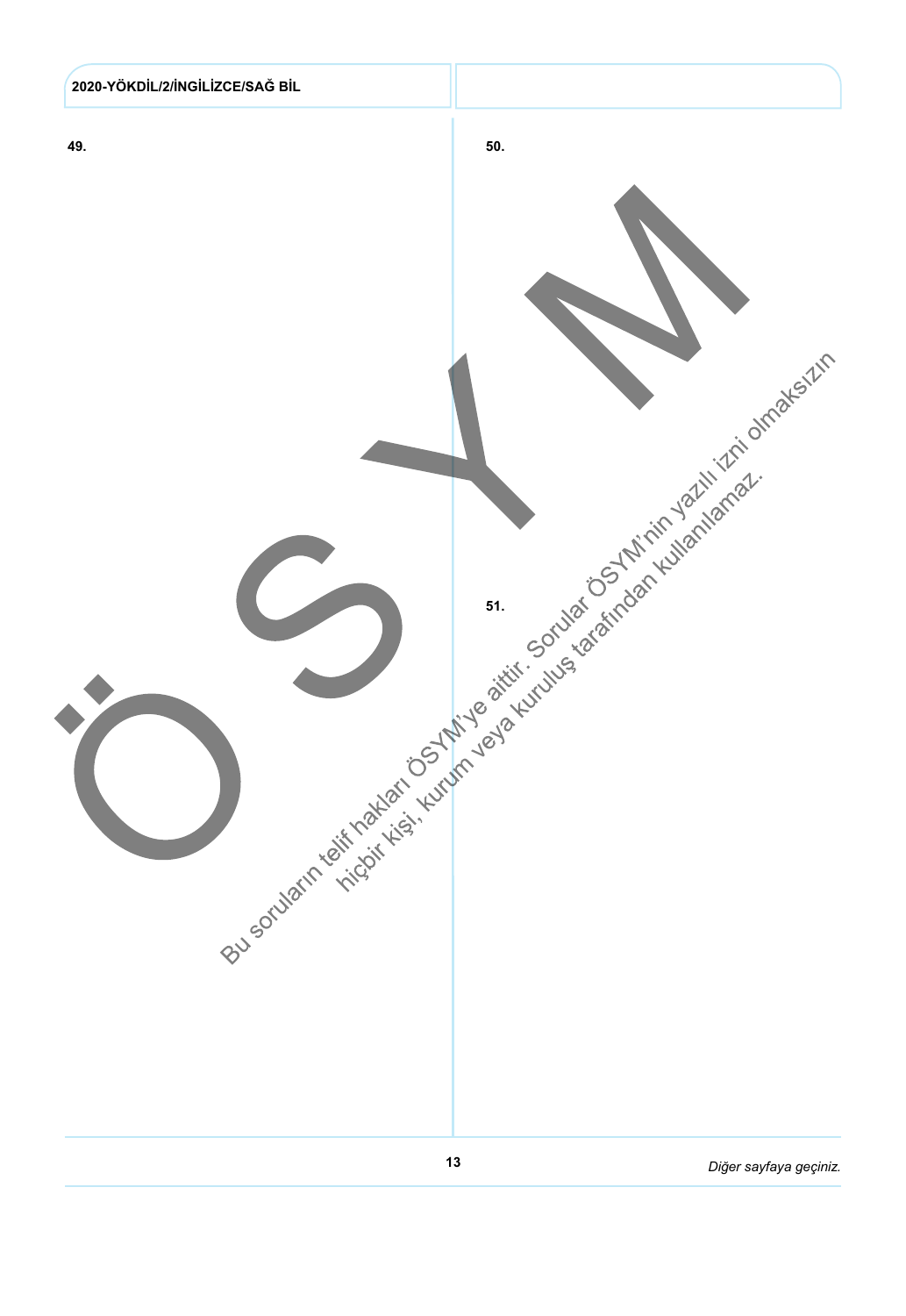#### 2020-YÖKDİL/2/İNGİLİZCE/SAĞ BİL

52.

 54.-59. sorularda, parçada anlam bütünlüğünü sağlamak için boş bırakılan yerlere getirilebilecek cümleyi bulunuz.

- 54. Dementia is a condition characterised by a chronic decline in cognitive functions contrasted with a person's usual state of functioning. It is seen most often in people 65 years and older, and the incidence increases with age. There are various causes and types of dementia, but they have certain characteristics in common. ---- Also, they may have trouble with visuospatial processing, such as getting lost in familiar places. Language may be affected, causing difficulty in finding the right word to use in a sentence.
	- A) However, the onset of dementia is usually insidious. making it difficult to diagnose until it is too late for effective treatment.
	- B) Therefore, recognition of the condition is often delayed as the affected person may not notice that anything is wrong.
	- C) To illustrate, Alzheimer's disease is the most common type of dementia in North America and Europe.
	- D) For example, persons with dementia often have problems with short-term memory, such as forgetting names and recent events.  $\sigma$
	- E) But dementia may also be caused by problems such as cerebrovascular accident or hypertension.

53. Ameliyat esnasında aşırı kanama riskini arttırdığından cerrahi bir işlemden önce aspirin alınmamalıdır.

- One should not take aspirin prior to a surgical operation given that this drug is known to increase the risk of bleeding during the operation. A)
- There is a risk of excessive bleeding during a surgical procedure, so aspirin should not be taken before a .<br>surgical procedure. B)
- Because of the risk of excessive bleeding during a surgical operation, aspirin should not be taken before such an operation. C)
- Aspirin is not recommended before @surgical procedure due to the increased risk of excessive bleeding during the procedure. D)
- E) As it can increase the risk of excessive bleeding during surgery, aspirin should not be taken before a surgical procedure.

#### **DOĞRU CEVAP: E**



**DOĞRU CEVAP: D**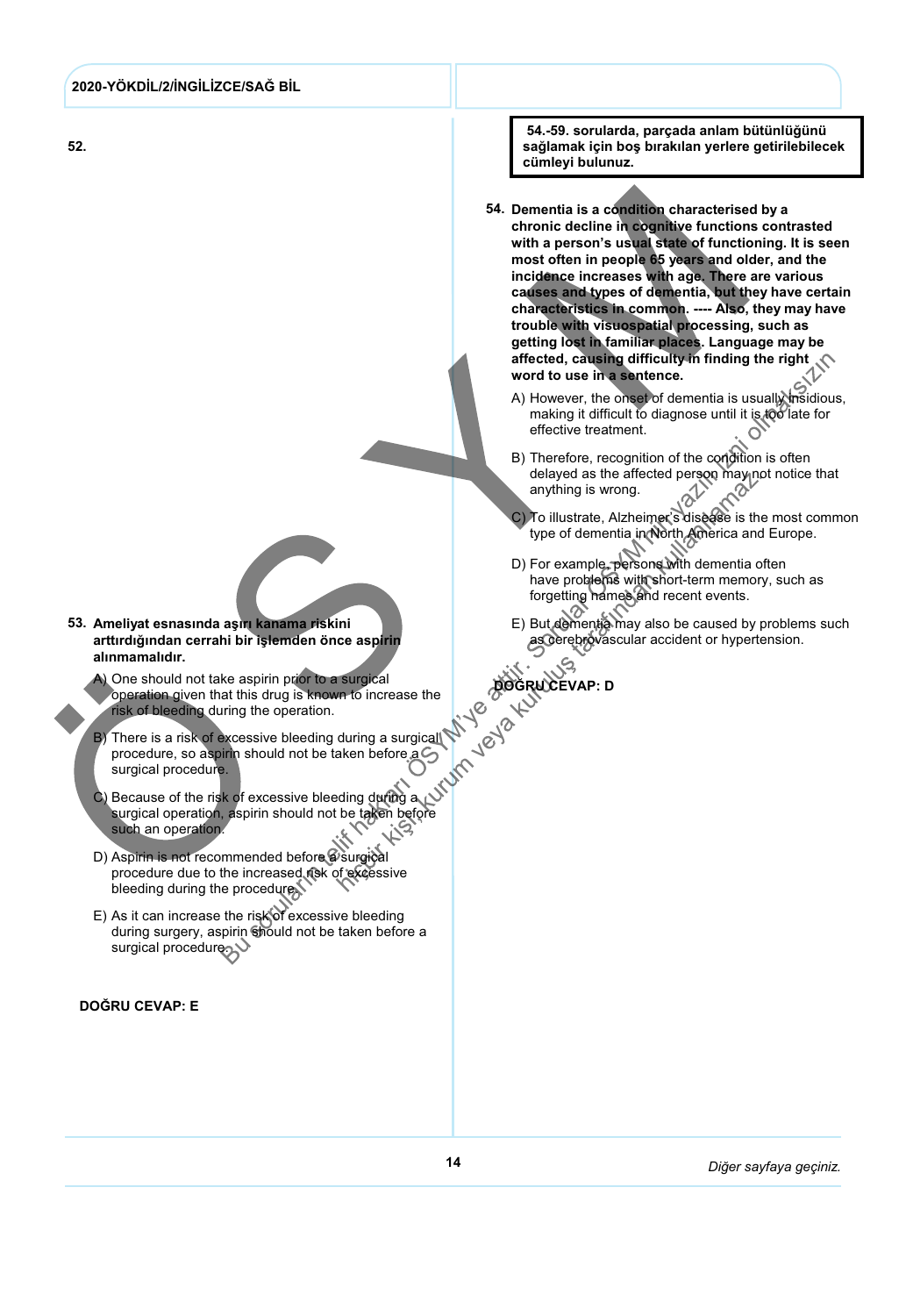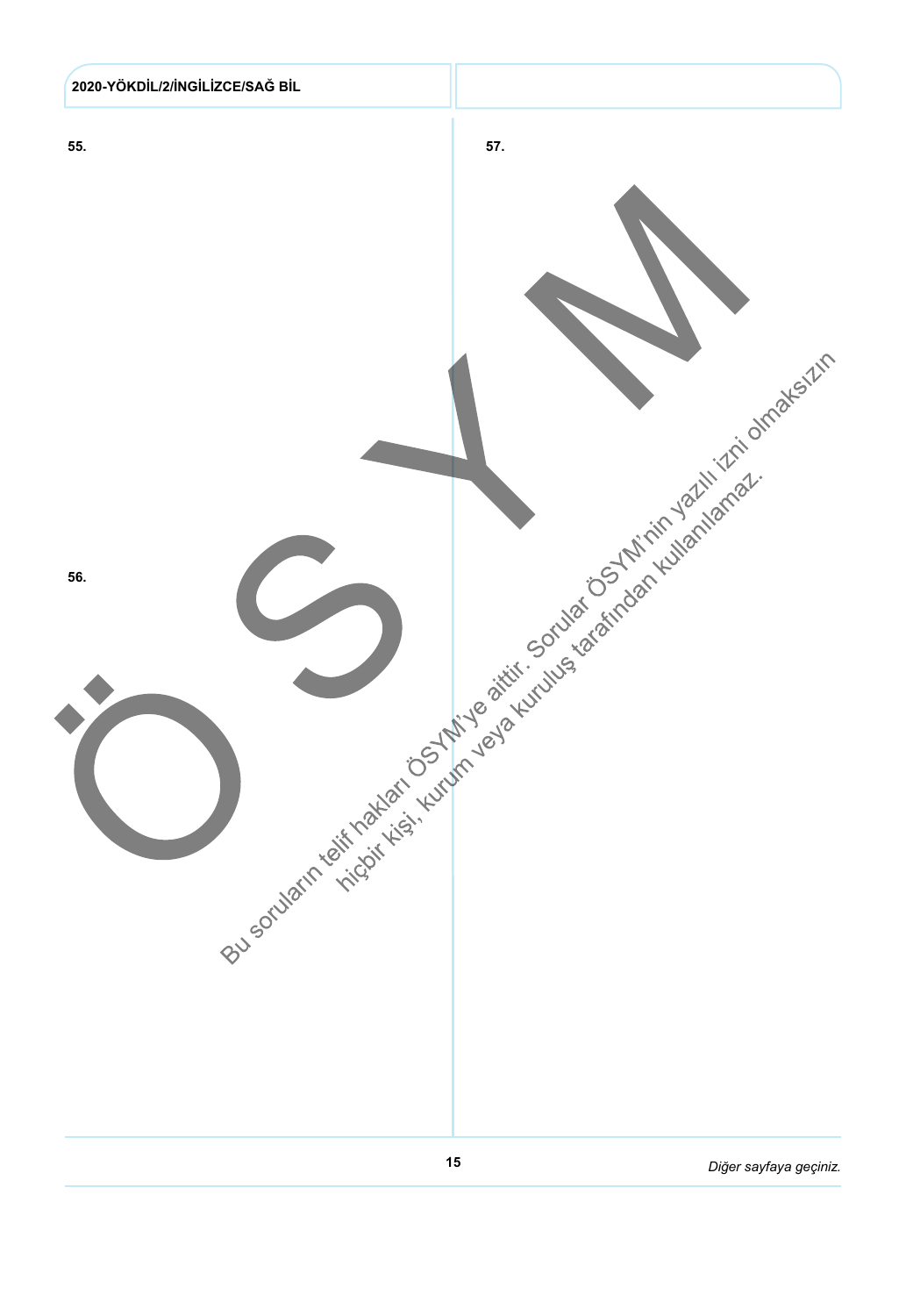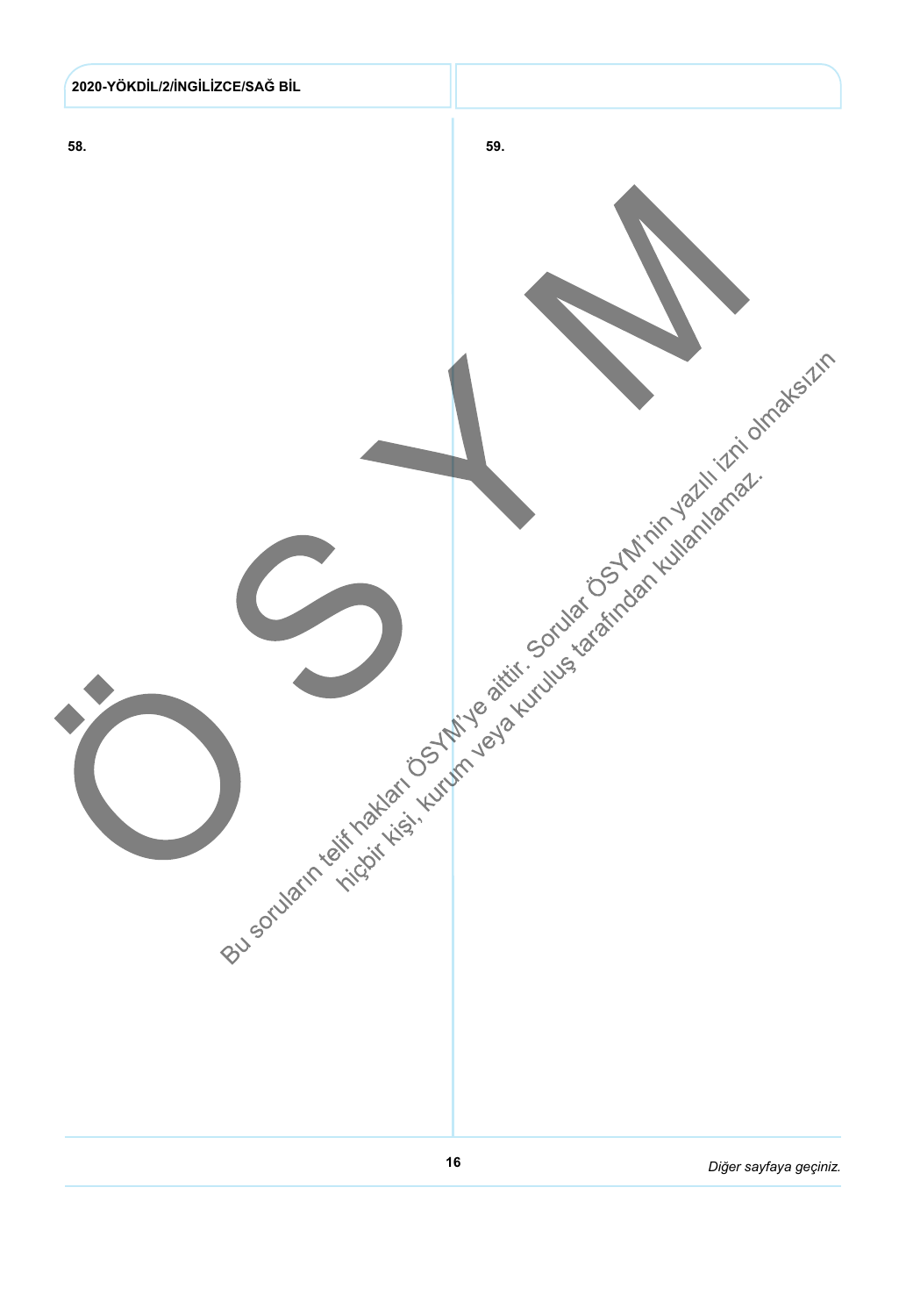### 2020-YÖKDİL/2/İNGİLİZCE/SAĞ BİL

 60.-65. sorularda, cümleler sırasıyla okunduğunda parçanın anlam bütünlüğünü bozan cümleyi bulunuz.

62.

63.

64.

**DOĞRU CEVAP: C** 

(I) Celiac disease — also known as celiac sprue, or sometimes simply sprue — is a chronic autoimmune disease that affects the small intestine, the main organ that absorbs food into the body. (II) People with classic celiac disease cannot digest the gluten found in wheat and other grains. (III) The Greek physician Aretaeus of Cappadocia wrote the first account of the disease around the first century A.D. (IV) Untreated, this intolerance can interfere with overall digestion, leading to severe diarrhoea, malnutrition, weight loss and, eventually, death. (V) People with celiac disease can literally starve to death in the presence of food.  $\mathsf{A} \cup \mathsf{I} \setminus \mathsf{I}$   $\mathsf{B} \cup \mathsf{II}$  C) III D) IV E) V

60.

61.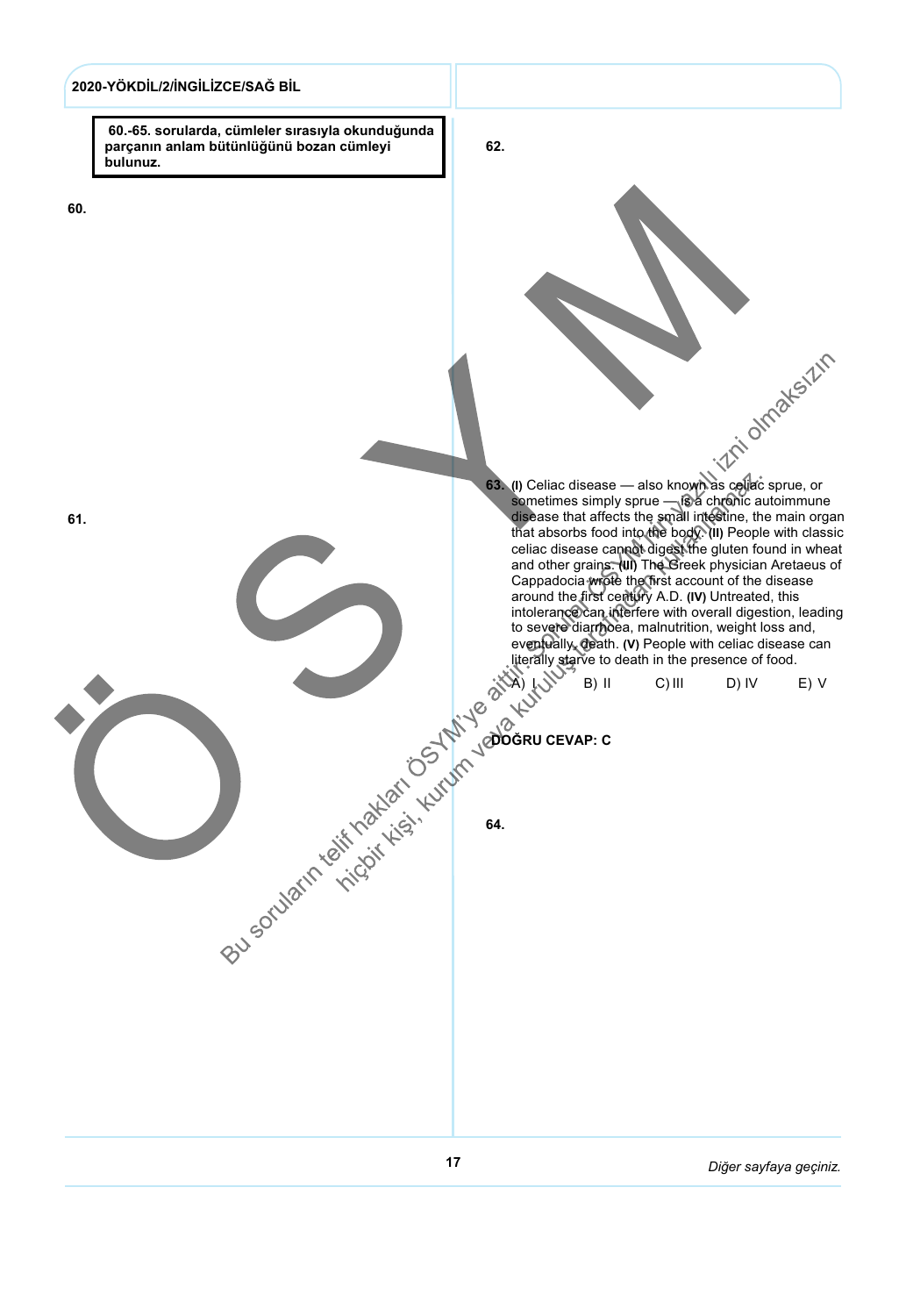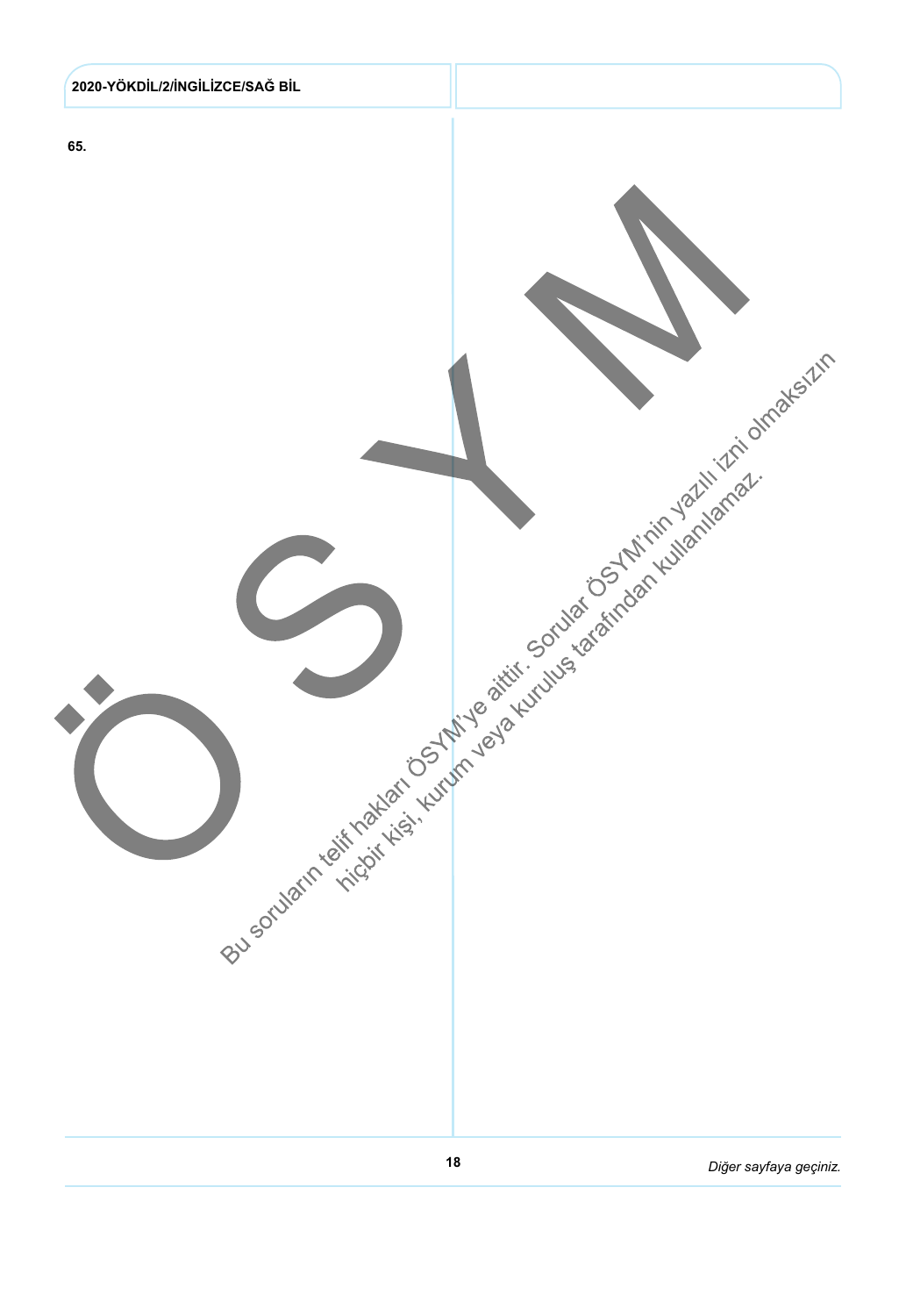

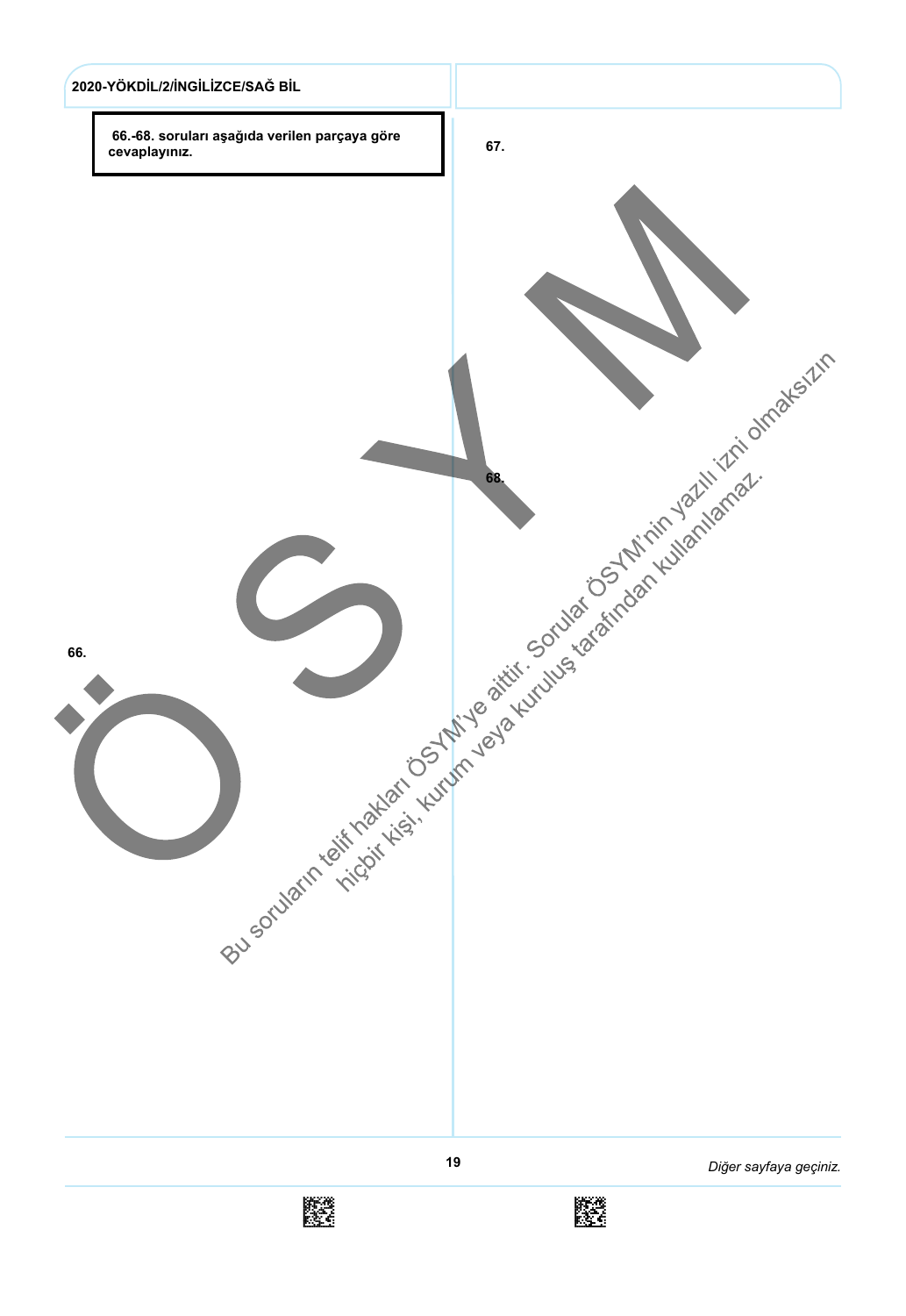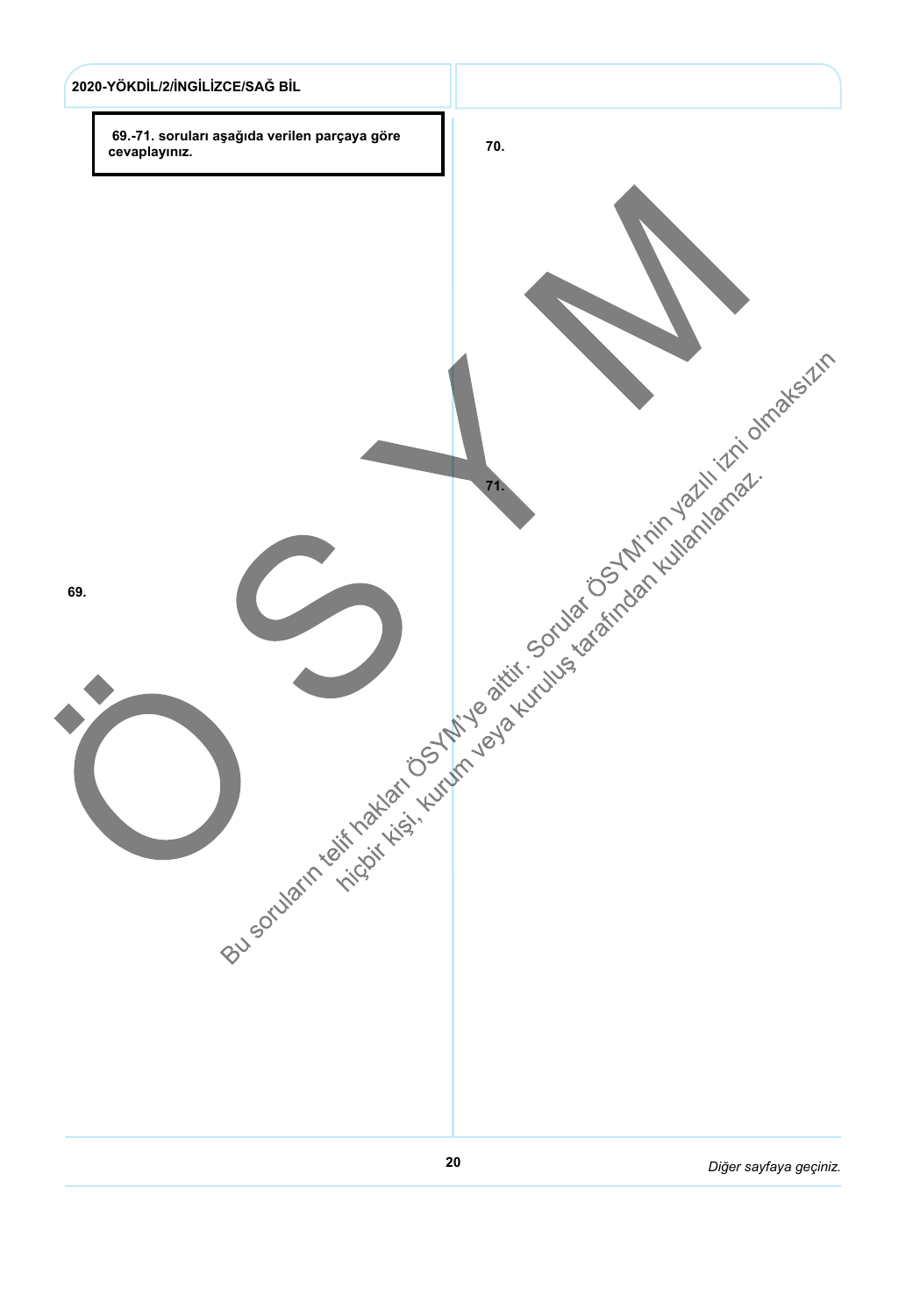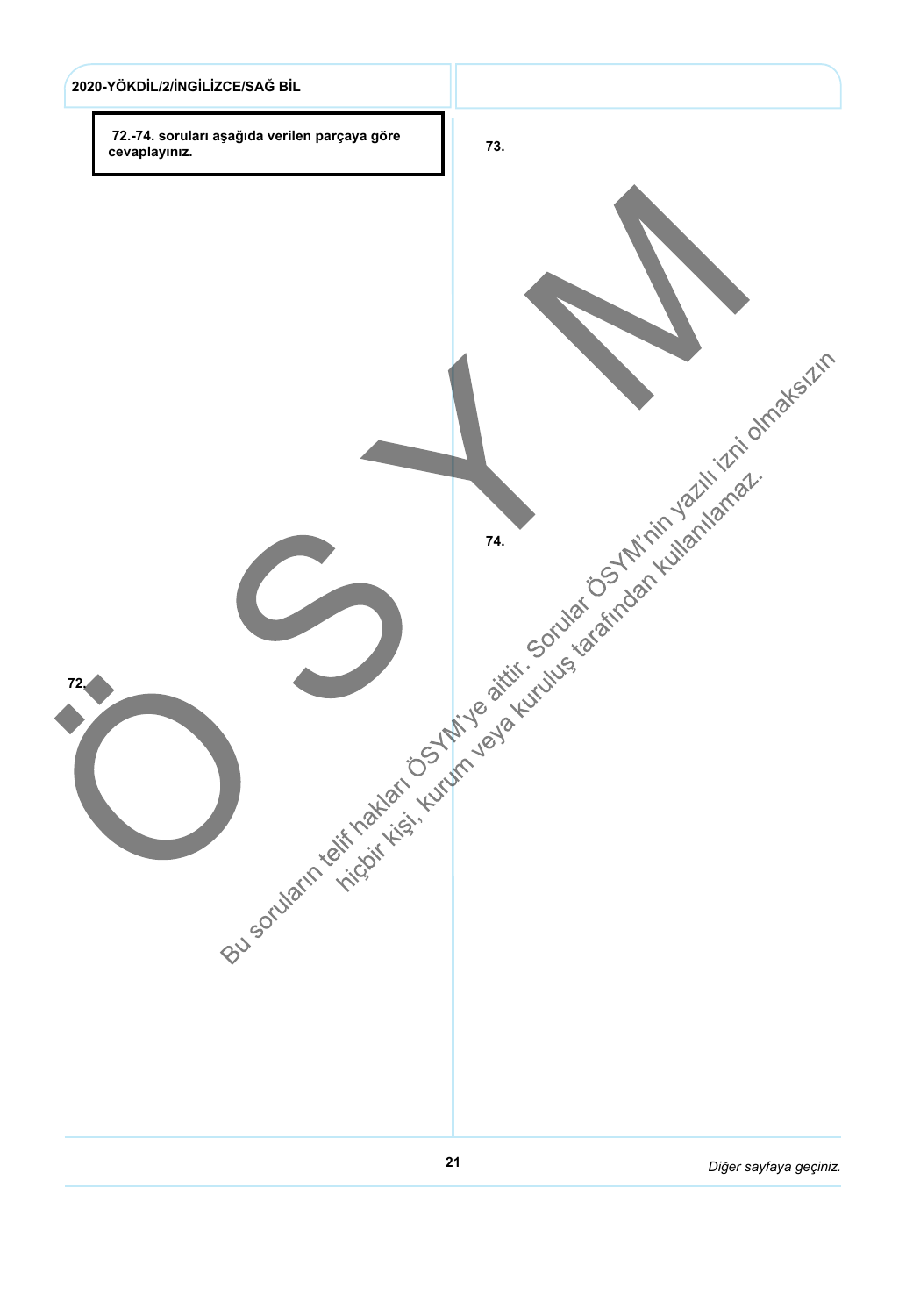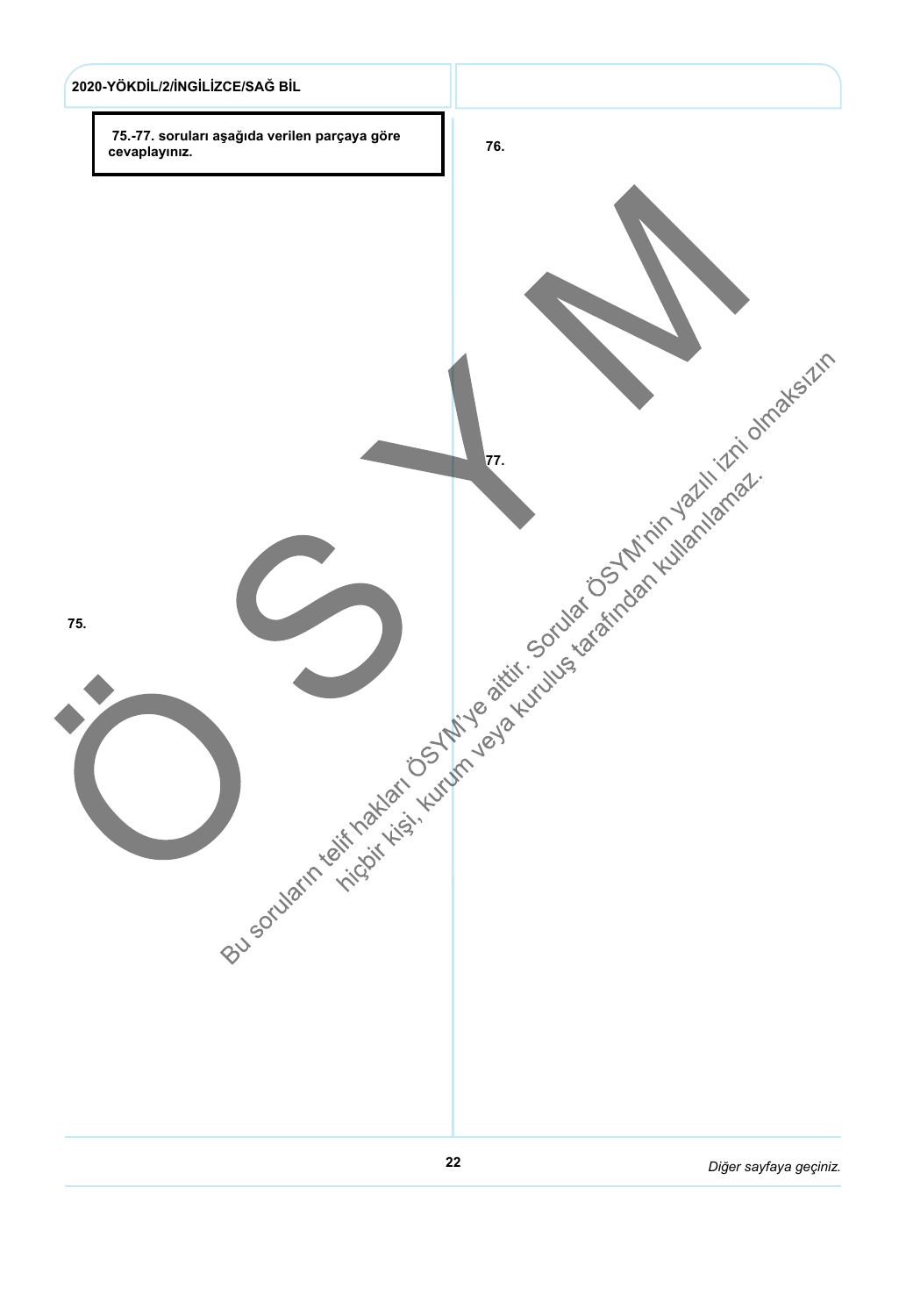